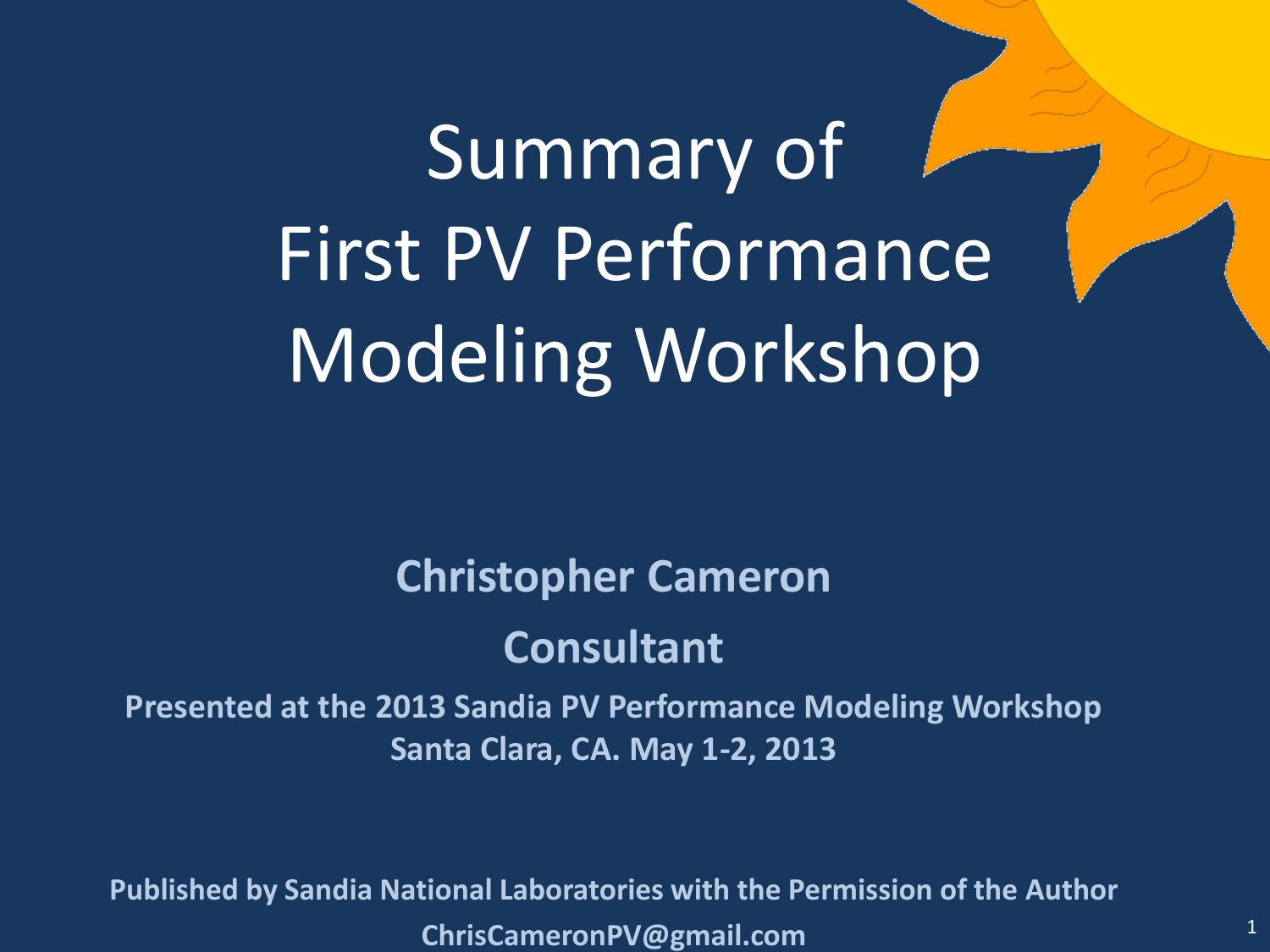## 1st PV Performance Modeling Workshop

- Organized by Sandia
- Held in Albuquerque, September 22-23, 2010
- Plan was for a small invitation-only workshop format
- Interest grew quickly
- Attendance capped at 50 due to space limitations

**SANDIA REPORT** SAND2011-3419 **Unlimited Release** May 2011

#### **PV Performance Modeling Workshop Summary Report**

Christopher P. Cameron, Joshua S. Stein, Coryne A. Tasca

Prepared by Sandia National Laboratories Ibuquerque, New Mexico 87185 and Livermore, California 94550

Sandia National Laboratories is a multi-program laboratory managed and operated by Sandia Corporation,<br>a wholly owned subsidiary of Lockheed Martin Corporation, for the U.S. Department of Energy's National Nuclear Security Administration under contract DE-AC04-94AL85000.

Approved for public release; further dissemination unlimited



**Sandia National Laboratories**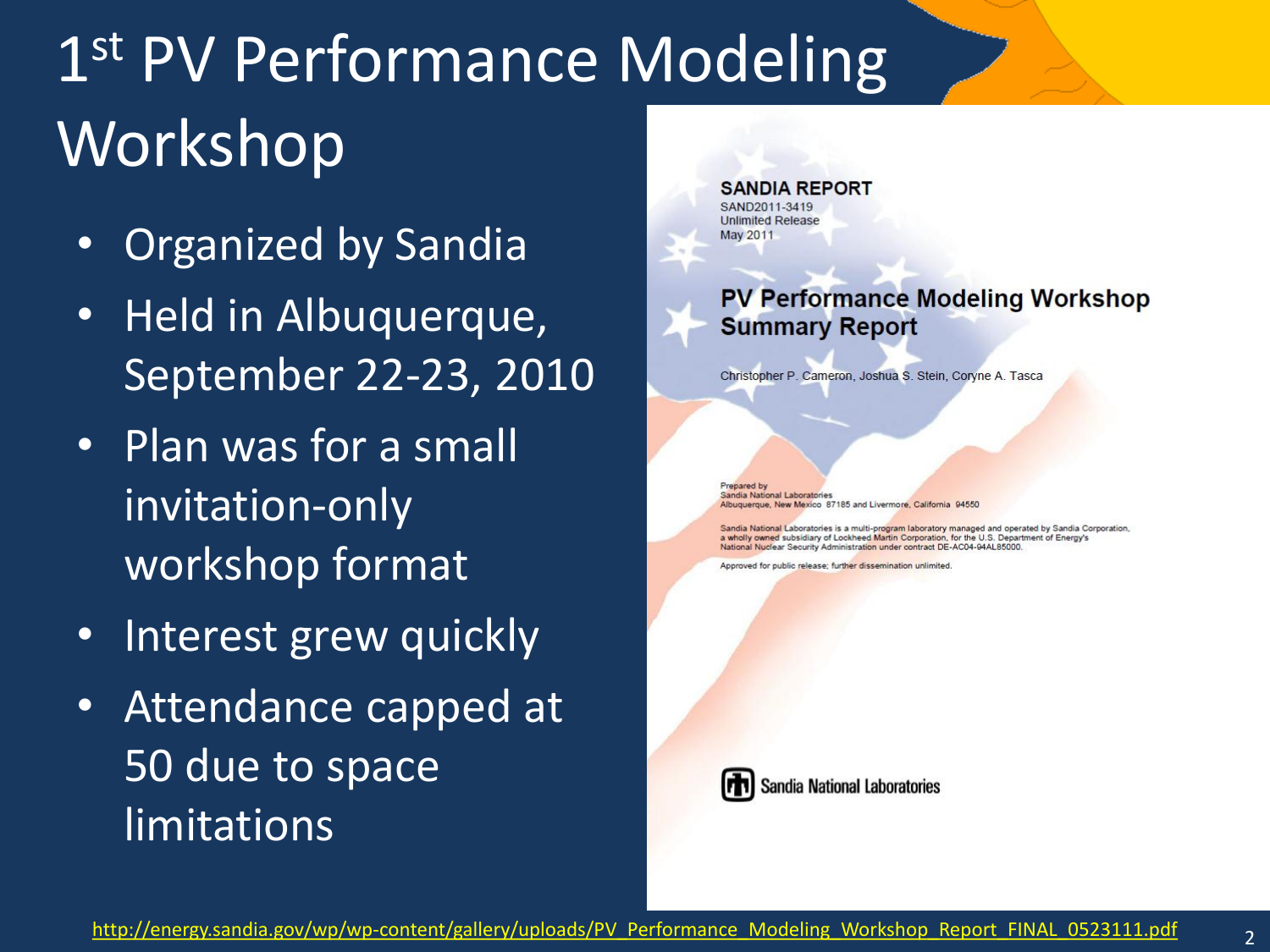# Objectives of First Workshop

- Review the current state of the art
- Perform an intercomparison
	- Among modeling tools
	- To measured data
- Educate each other about needs, concerns, and possible paths forward
- Determine next steps to improve and validate model accuracy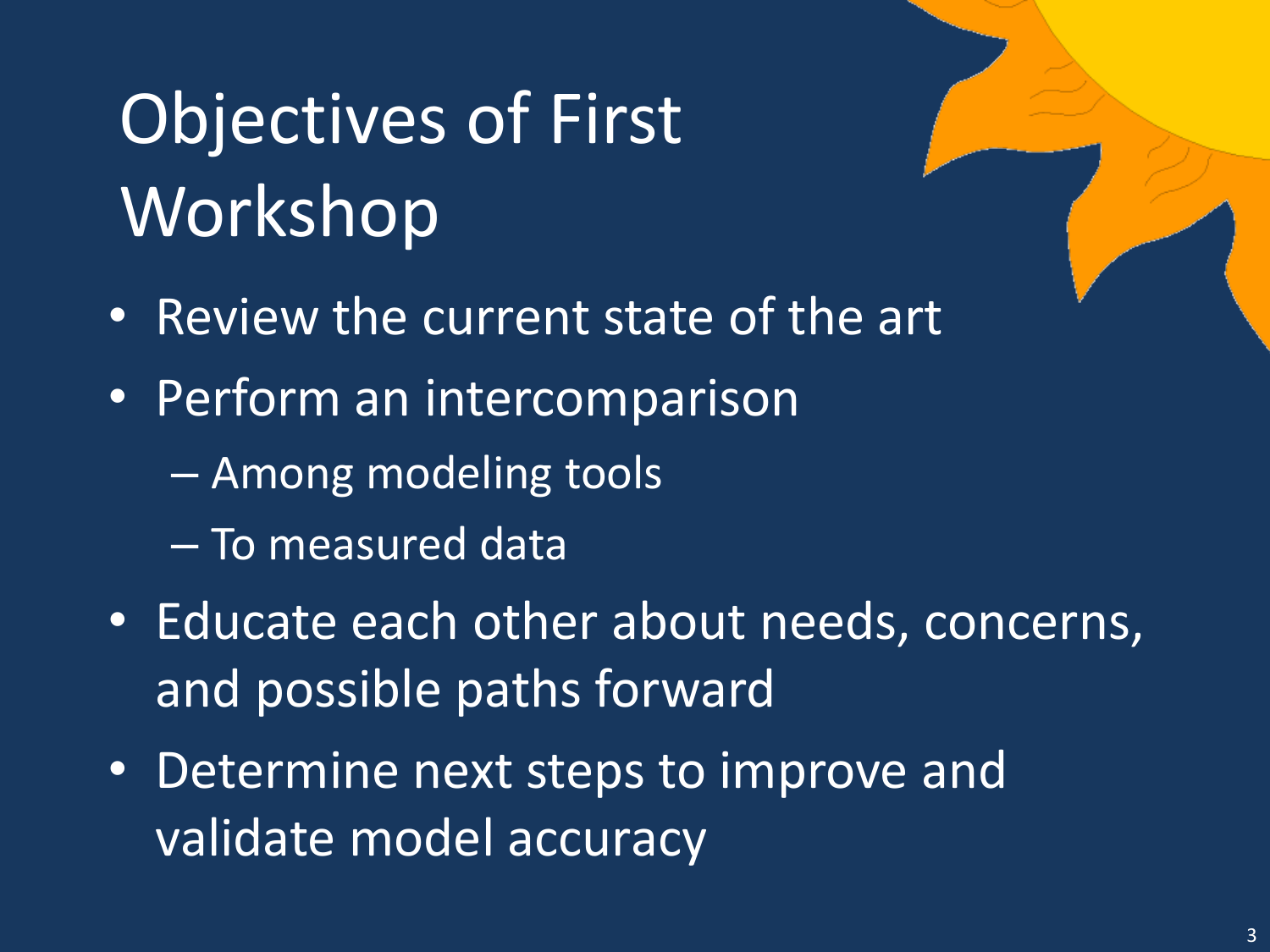## 1 st Workshop Participants

#### **Manufacturers**

Abound Solar BP Solar First Solar Miasole SoloPower SunPower Uni-Solar Yingli

#### **Independent Engineers**

BEW Engineering Black and Veatch Luminate

### **Consultants/Analysts/Other**

Steve Ransome **Navigant** SolarTech

#### **Integrators**

American Capital Energy Borrego Solar Sun Edison

#### **Modelers**

CEC-UW Clean Power King Solar Works PVDesign Pro - Hoes Engineering PV\*Sol PVSyst

#### **Universities**

U of Arizona U of Colorado U of New Mexico U of Wisconsin

### **Labs/Government**

National Institute of Standards and Technology

National Renewable Energy Laboratory

> Sandia National Laboratories

> > US DOE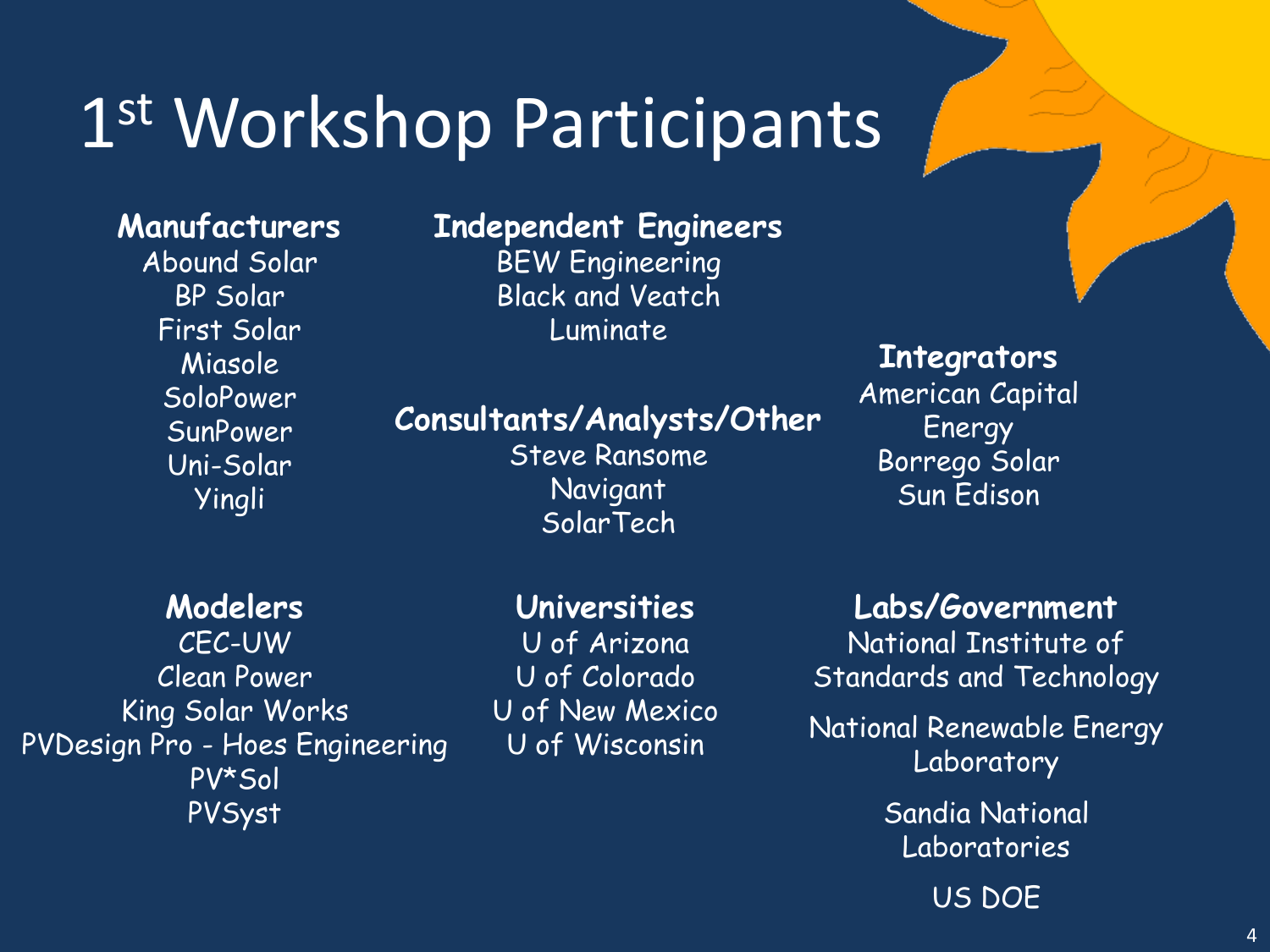## Meeting Structure

### Day 1 morning

- Overview and Needs Assessment from Integrators, Manufacturers, and Independent Engineers
- Analysis of Model Accuracy
	- Results of pre-work

### Day 1 afternoon

- Modeling the Module
	- Module models
	- Modeling module temperature
	- Discussion of needs, priorities, and paths forward

### Day 2 morning

- Beyond the module systems modeling
	- System losses
	- Shading and MPPT
	- Large systems
	- Discussion
- Impact of uncertainty
- Discussion on ensuring quality, need for standards, model validation
- Action items and next steps

### Day 2 afternoon

Sandia test facility tours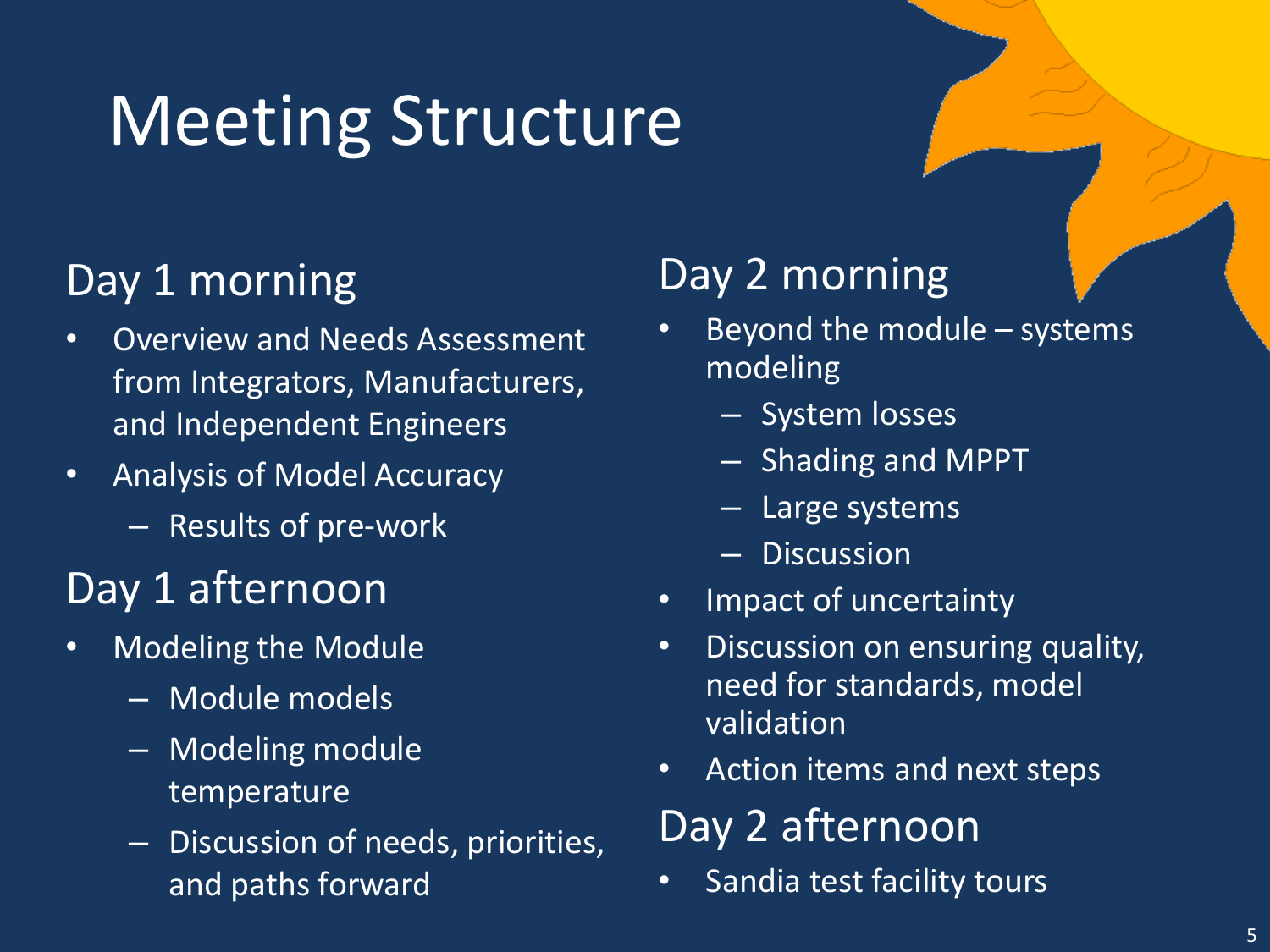# Pre-Workshop Modeling Assignment

- Participants were sent systems design descriptions and measured weather data in TMY-2 format to analyze with hourly performance model of their choice
- Participants did not receive performance data
- Systems analyzed:
	- 1.4 kW mcSi and 1.1 kW CIS at NREL
	- 1 kW cSi at Sandia

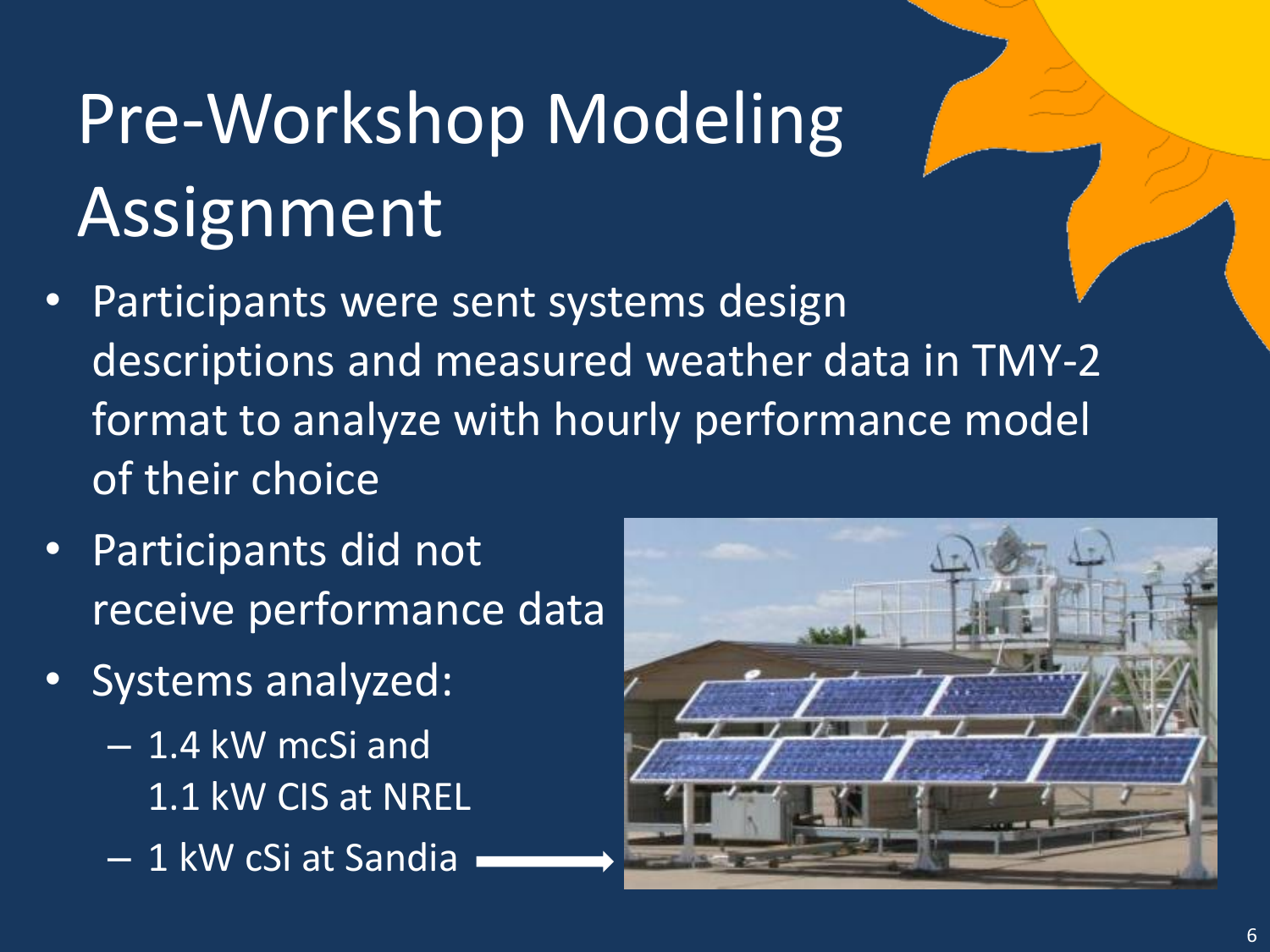## Results of Exercise

**÷ Measured Annual System Output Annual System Output – Measured)** 

### -20% -10% 0% 10% 20% 30% **A** B C D E F G<br>
Model<br>
Model Workshop Exercise Model

- 21 Data Sets Submitted By Fewer Than 21 Participants
	- Most model developers did not participate
	- Most module manufacturers did not participate
- Illustrates that Model Users Have Many Choices, Including:
	- Inputs, such as module performance coefficients
	- Adjustments and assumptions, such as system loss factors
	- Even Modelers in Same Company Using Same Model (PVsyst) Got Significantly Different Results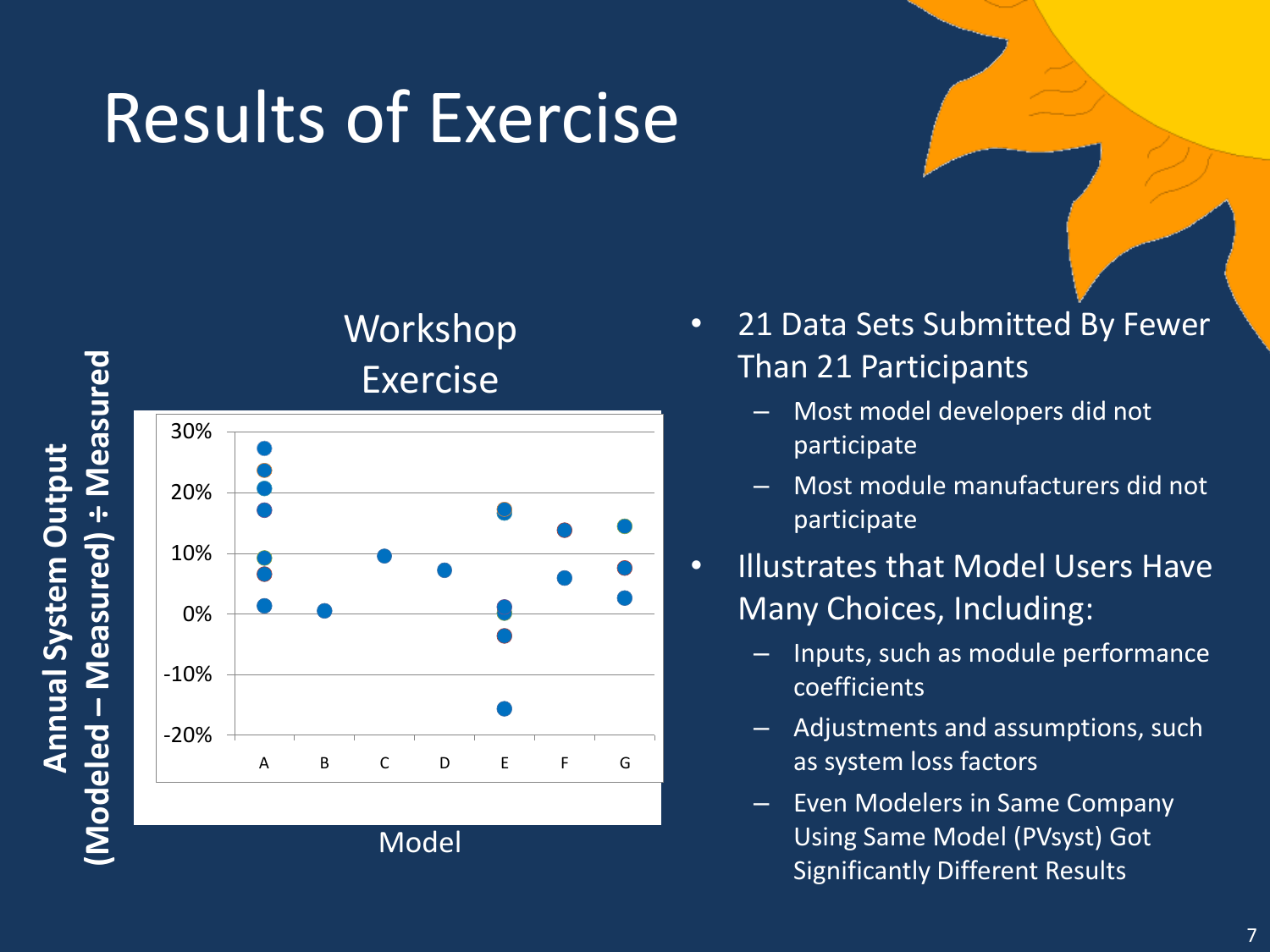# Expert Modelers Able to Produce Higher Accuracy

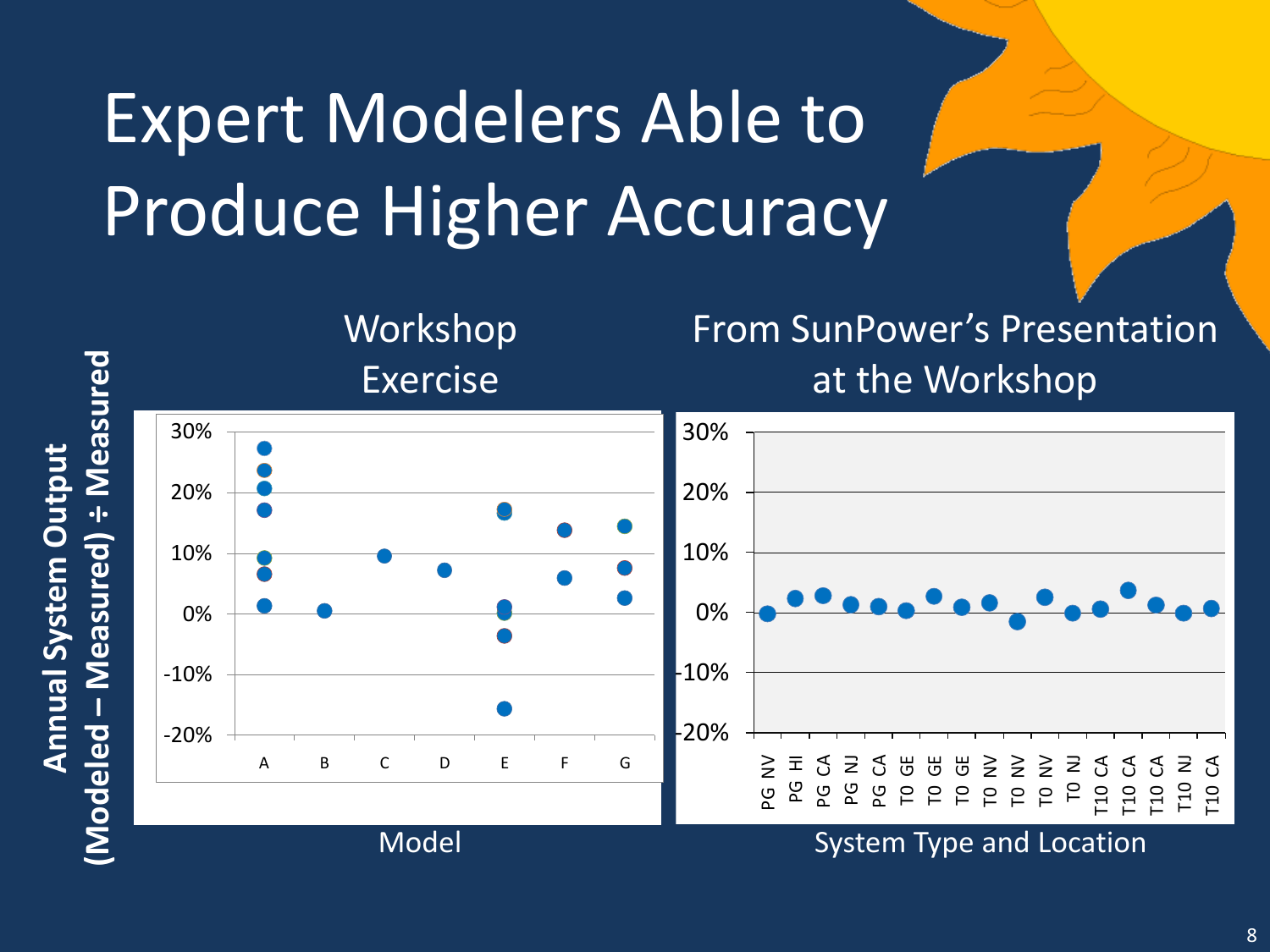## Paths Forward

- Workshop Participants Identified Needs and Priorities in Four Areas:
	- Module data
	- System data
	- Standardized process for model validation
	- Model improvements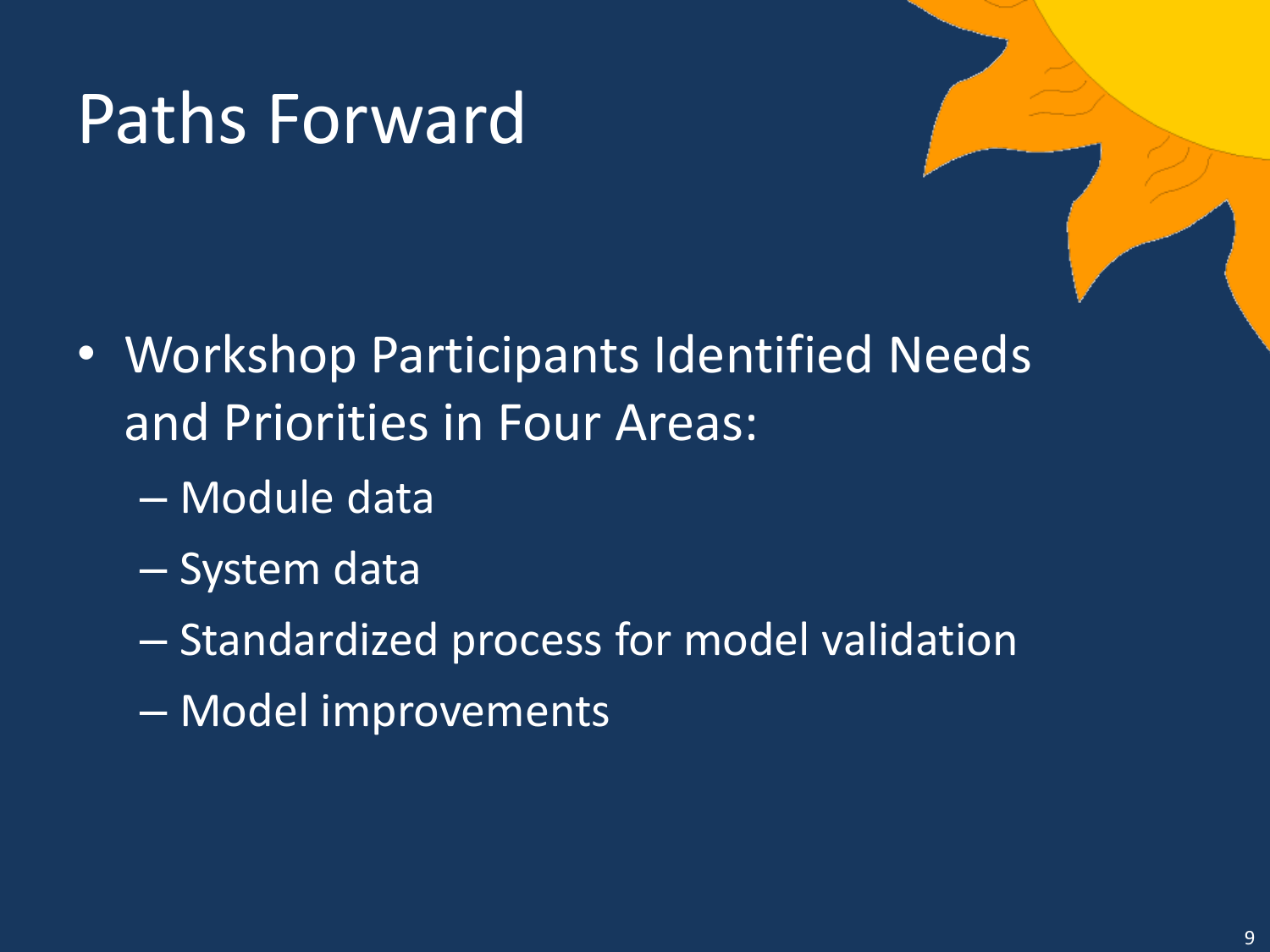## Module Data – Accuracy

- Manufacturers Want PV Models To Accurately Differentiate Module Performance, Such As
	- Low-light response
	- Temperature response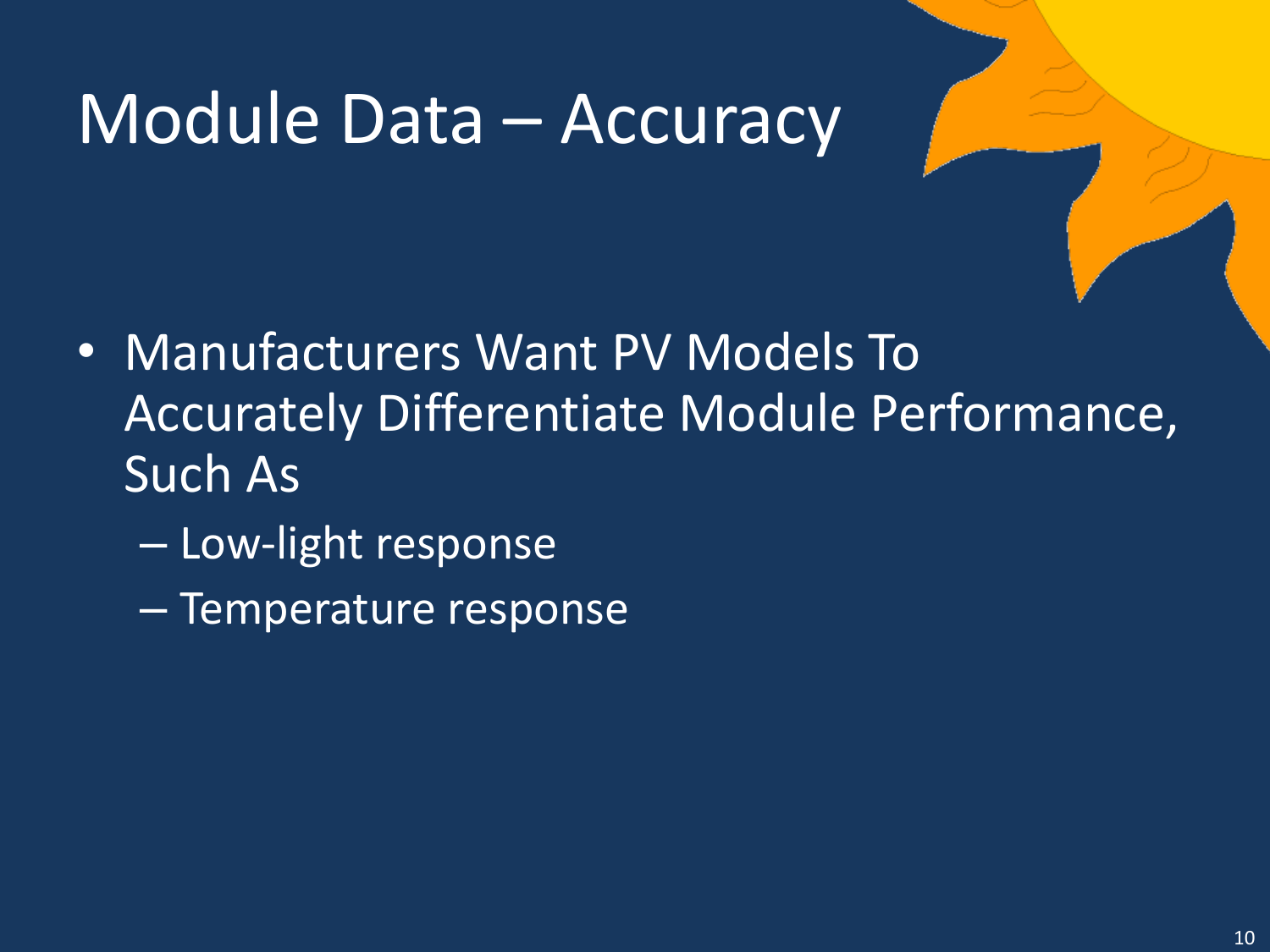## Module Data – Source

- 2010 Module Data Sources Vary
	- CEC (6 par): requires STC data from independent labs
	- Sandia model: outdoor tests from SNL or TUV-PTL
	- PVsyst: some manufacturers supply custom coefficients for their modules
- Participants recommendations:
	- Tests should provide data for all models
	- Testing by independent labs
	- Testing of multiple samples of modules
	- Pathway to rapid testing of new technologies
	- Evaluate time variation in module characteristics
		- Beyond overall degradation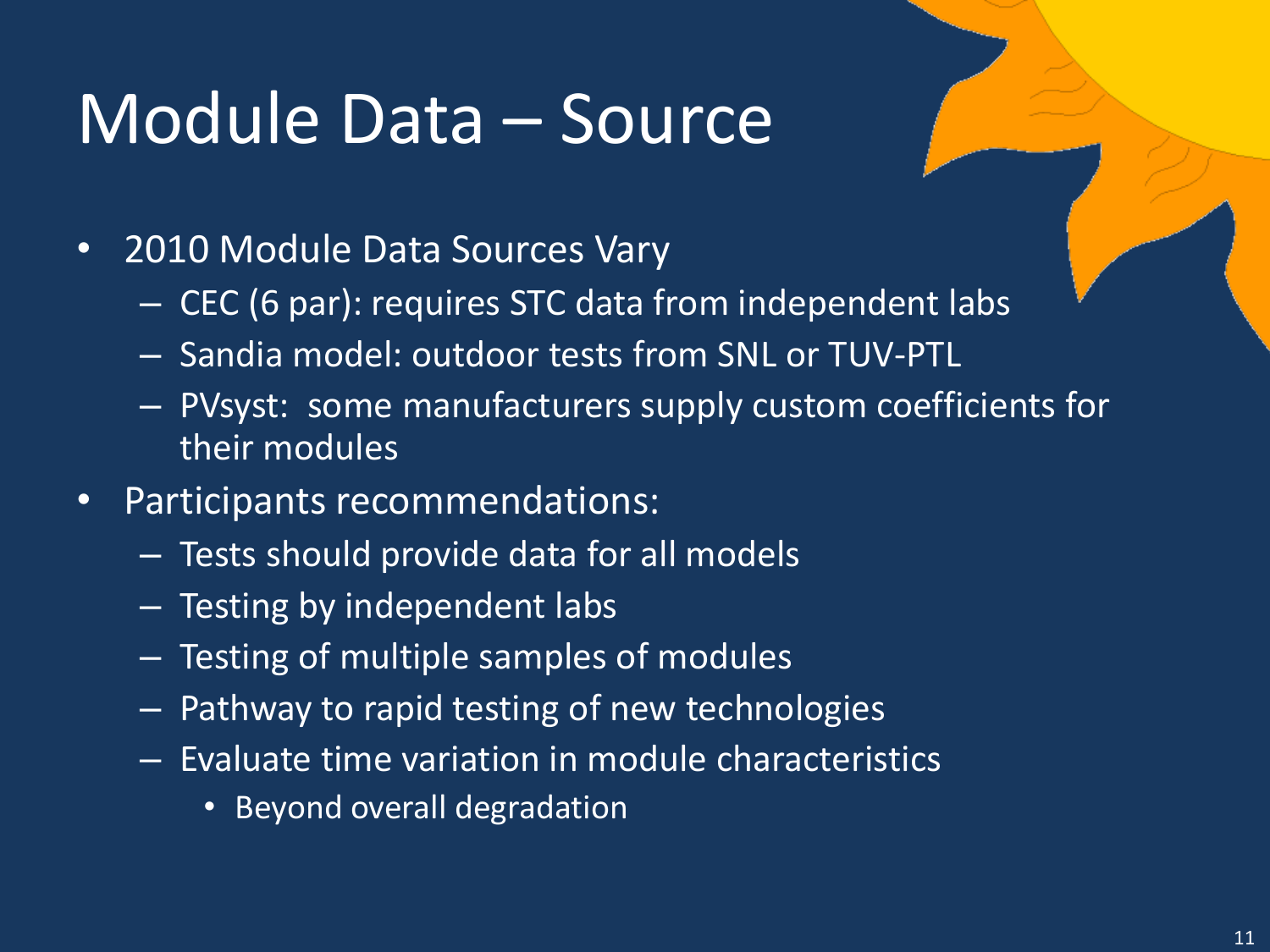## System Data

- Model validation and improvement require high quality data sets
- Broader studies needed to characterize system losses
- Lack of public data
	- Integrators that monitor systems do not release data
	- Publicly-owned systems might be sources
	- Performance monitoring companies may be key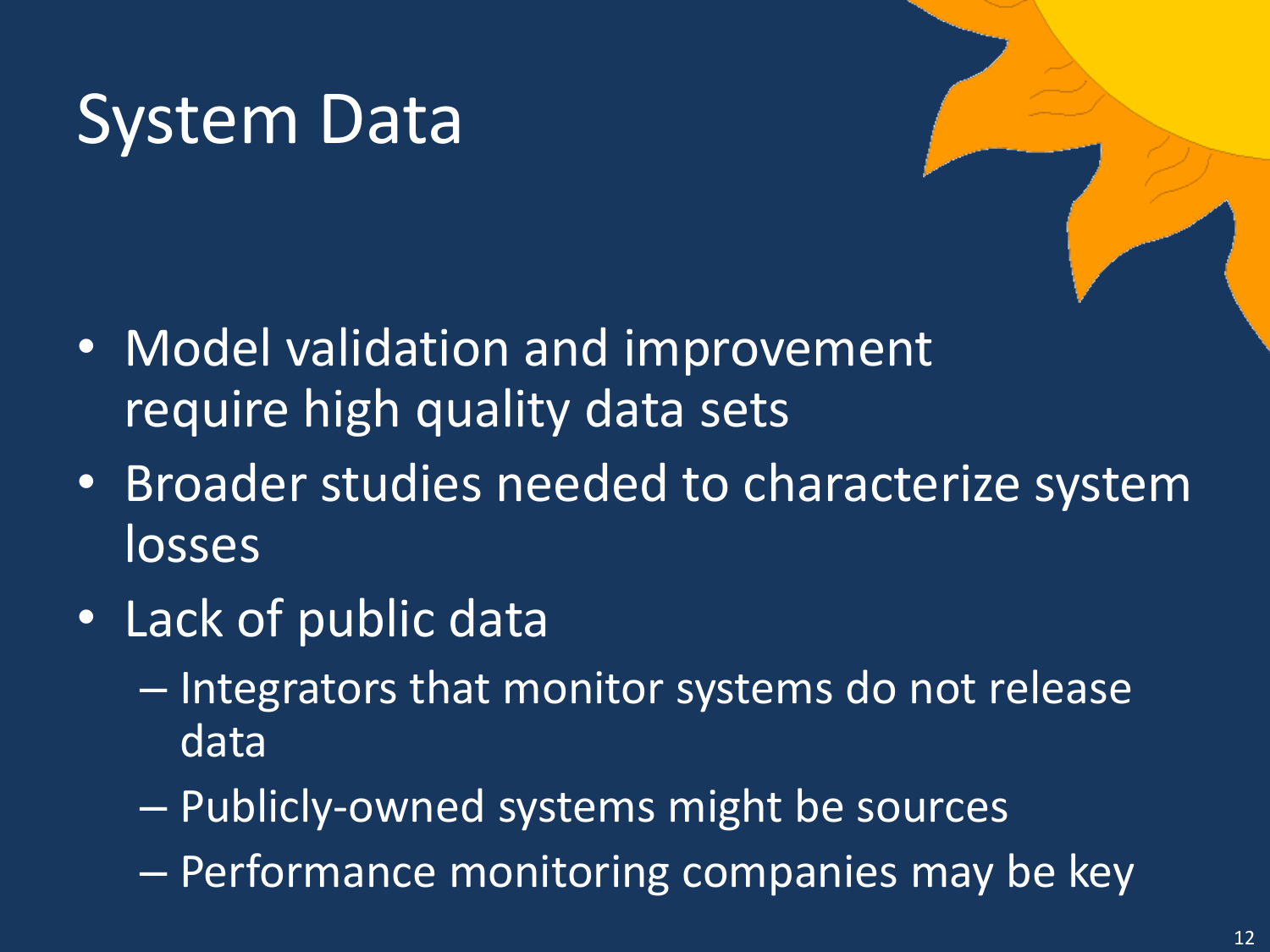# Standardized Process for Model Validation

- Workshop participants' recommendations:
	- Development of a standardized process
	- Uncertainty of inputs must be known
	- Become involved in standards writing process